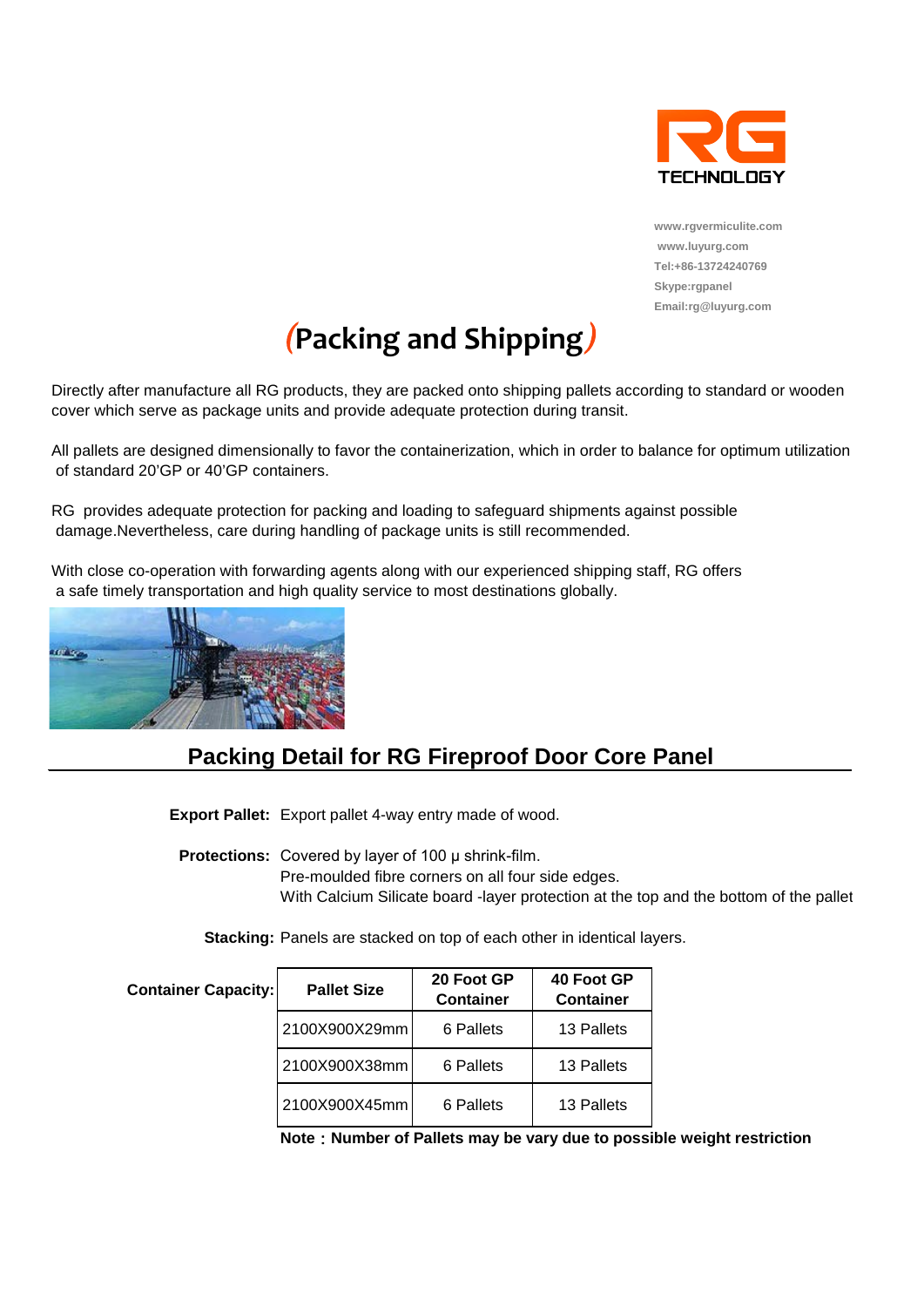| <b>Product</b>                             | <b>Dimension</b> | <b>Panels/pallet</b> | Pallets/<br>20FT.Containe | <b>Panels/Container</b> |
|--------------------------------------------|------------------|----------------------|---------------------------|-------------------------|
| RG Fireproof Door Core Panel 2100X900X29mm |                  | 60                   | 6                         | 360                     |
|                                            | 2100X900X38mm    | 50                   | 6                         | 300                     |
|                                            | 2100X900X45mm    | 47                   | 6                         | 282                     |
|                                            |                  |                      |                           |                         |
|                                            |                  |                      |                           |                         |
|                                            | <b>Dimension</b> | <b>Panels/pallet</b> | Pallets/<br>40FT.Containe | <b>Panels/Container</b> |
|                                            | 2100X900X29mm    | 60                   | 13                        | 780                     |
|                                            | 2100X900X38mm    | 50                   | 13                        | 650                     |
|                                            | 2100X900X45mm    | 47                   | 13                        | 611                     |

| <b>Side View</b> | <b>Detail of Top View</b> | <b>Shrink-film Wrapping</b> |
|------------------|---------------------------|-----------------------------|
|                  |                           | <b>SCHOOL SECTION</b>       |

## **Packing Detail for RG Fireproof Acoustic Panel**

**Export Pallet:** Export pallet 4-way entry made of wood.

**Protections:** Covered by layer of 100 μ shrink-film.

Pre-moulded fibre corners on all four side edges

With Calcium Silicate board -layer protection at the top and the bottom of the pallet

**Stacking:** Panels are stacked on top of each other in identical layers.

| <b>Container Capacity:</b> | <b>Pallet Size</b> | 20 Foot GP<br><b>Container</b> | 40 Foot GP<br><b>Container</b> |
|----------------------------|--------------------|--------------------------------|--------------------------------|
|                            | 2430X197X20mm      | 4 Pallets                      | 8 Pallets                      |
|                            | 2430X197X22mm      | 4 Pallets                      | 8 Pallets                      |
|                            | 2430X197X25mm      | 4 Pallets                      | 8 Pallets                      |
|                            |                    |                                | --                             |

**Note**:**Number of Pallets may be vary due to possible weight restriction**

| <b>Product</b>                                           | <b>Dimension</b> | <b>Panels/pallet</b> | Pallets/<br>20FT.Containe | <b>Panels/Container</b> |
|----------------------------------------------------------|------------------|----------------------|---------------------------|-------------------------|
| <b>RG Fireproof Acoustic Panel</b><br>(Standard Packing) | 2430X197X20mm    | 630                  | 2                         | 2310                    |
|                                                          | 2430X197X20mm    | 525                  | 2                         |                         |
|                                                          |                  |                      |                           |                         |
| <b><i>NUMBER</i></b>                                     | 2430X197X22mm    | 570                  | 2                         | 2090                    |
|                                                          | 2430X197X22mm    | 475                  | 2                         |                         |
|                                                          |                  |                      |                           |                         |
|                                                          | 2430X197X25mm    | 504                  | 2                         |                         |
|                                                          | 2430X197X25mm    | 420                  | 2                         | 1848                    |